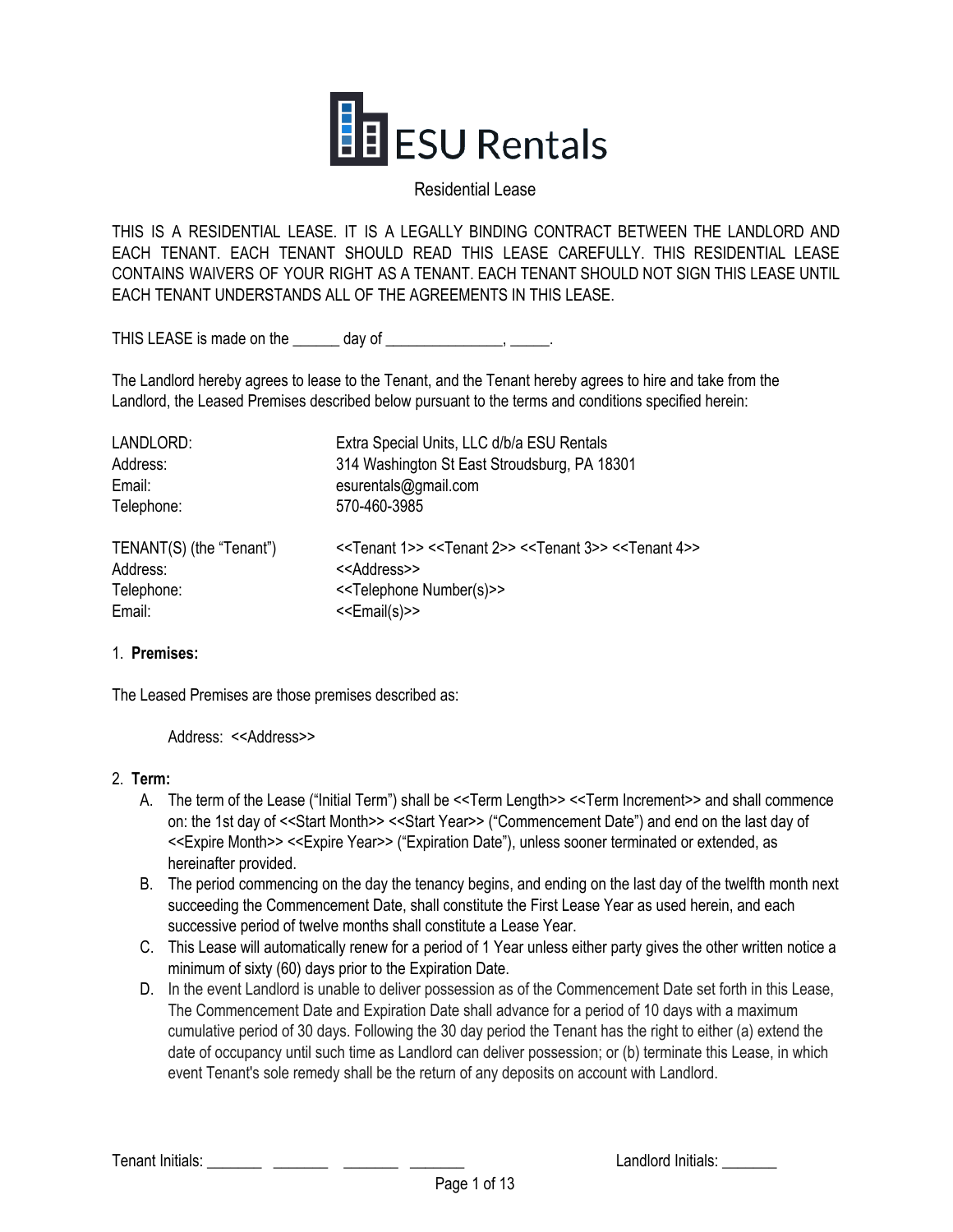## 3. **Rent:**

- A. The Tenant agrees to pay the Annual Rent of: \$<<Annual Rent>> payable in equal installments of \$<<Monthly Rent>> (the "Rent") in advance on the first day of each and every calendar month during the Initial Term of this Lease without deduction or demand.
- B. Rent shall increase \$45.00 immediately following the conclusion of the First Lease Year and after each and every Lease Year and throughout any additional extension period of this Lease unless otherwise noted.
- C. Rent shall be payable to Landlord's address above or at such other place as Landlord may designate to Tenant in writing. Certified funds or electronic transfer of funds only.
- D. Tenant shall pay a "late charge" of ten percent (10%) of one month's rent each month on a cumulative basis of any installment of Rent or portion of Rent (or any such charge or portion of charge as may be considered Additional Rent under this Lease) when paid more than five (5) days after the due date.
- E. Tenant shall pay \$50.00 for any checks returned by the bank for insufficient funds.

## 4. **Additional Rent:**

All sums of money required to be paid by Tenant under this Lease (except for Base Rent), whether or not the same are designated "Additional Rent", shall be owed by Tenant to Landlord as rent. Base Rent and Additional Rent shall be referred to sometimes as Rent.

## 5. **Utilities & Services:**

Responsibility for all utilities and services that are furnished to the Leased Premises shall be as designated below. The application for and connecting of utilities, as well as all services, shall be made by and only in the name of the responsible party. In the event Tenant is unable to apply for and connect a utility because of a restriction by the utility provider, Landlord shall make application and connect utility in their name and bill the Tenant. Landlord shall furnish to Tenant, as they become available, utility bills via email or other electronic. Tenant shall pay to Landlord the full amount within ten (10) calendar days without demand. Utility payments/reimbursements shall be treated as Additional Rent.

|                      | Responsibility |        |                |
|----------------------|----------------|--------|----------------|
| Item                 | Landlord       | Tenant | Not Applicable |
| Electric             |                |        |                |
| Water                |                |        |                |
| Sewer                |                |        |                |
| Hot Water            |                |        |                |
| Lawn Care            |                |        |                |
| <b>Snow Removal</b>  |                |        |                |
| Heat                 |                |        |                |
| Air Conditioning     |                |        |                |
| <b>Trash Removal</b> |                |        |                |
| Fuel (gas/oil/etc)   |                |        |                |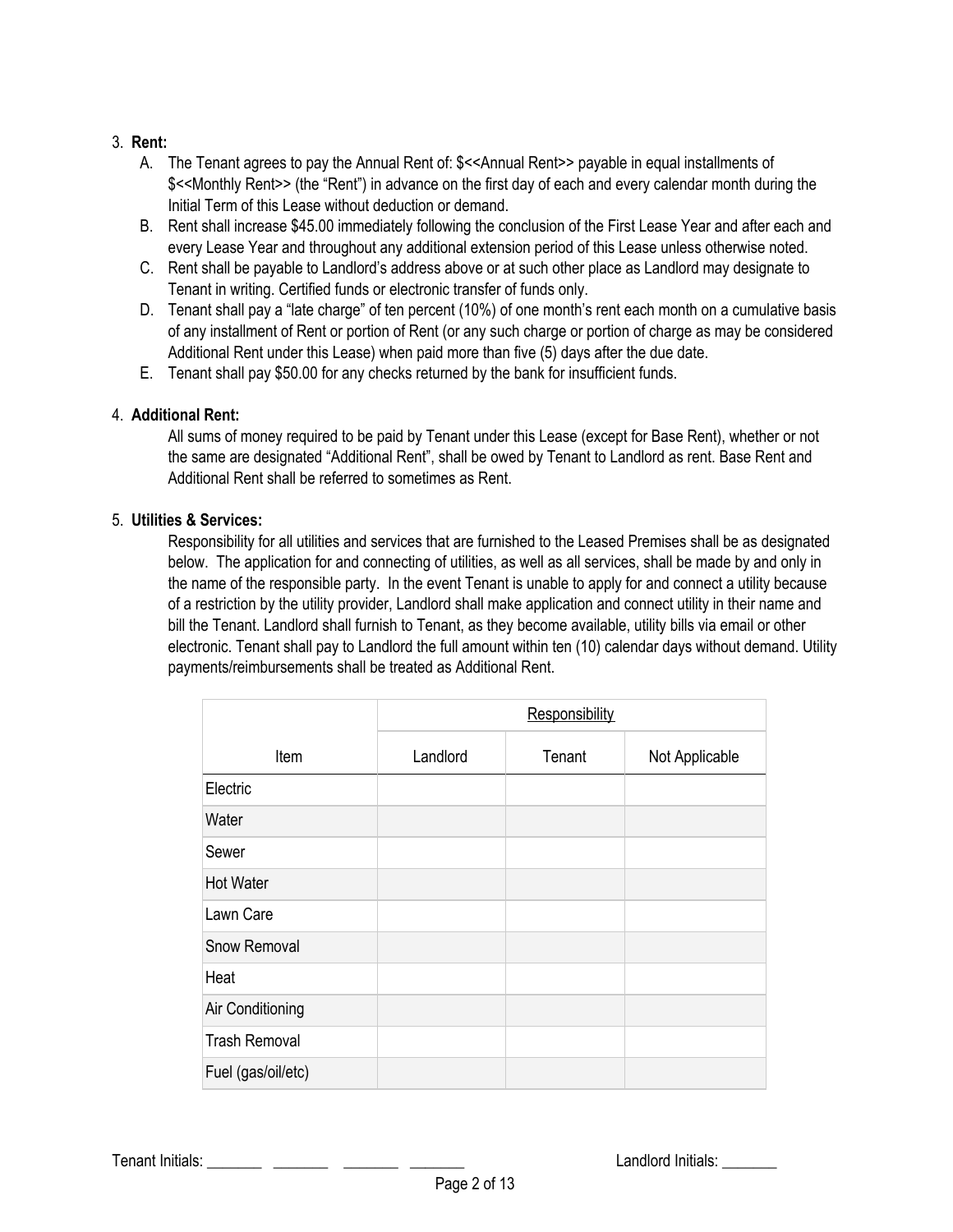## 6. **Security Deposit:**

At the time of Lease execution, Tenant will deposit with Landlord the amount of \$<<Security Deposit>> as security for the faithful performance of all the covenants and conditions of the Lease by the said Tenant ("Security Deposit"). The Security Deposit is not an advance rent deposit or measure of Landlord's damages in case of Tenant's default. Upon each occurrence of an Event of Default hereunder, Landlord may use all or part of the Security Deposit to pay delinquent payments due under the Lease and the cost of any damages injury, expense of liability caused by such Event of Default without prejudice to any other right or remedy provided under this Lease, at law or in equity. Tenant shall pay Landlord on demand the amount that will restore the Security Deposit to its original amount. If the Tenant faithfully performs all the covenants and conditions on his part to be performed, then the Security Deposit (or portion thereof remaining) shall be returned to the Tenant, without interest. This Security Deposit is not required to be placed in an escrow account.

## 7. **Use of Premises:**

- A. The Leased premises may be used only as a residential dwelling. Tenant shall use the Premises only for residential purposes. Tenant also shall obey, and require anyone on the Premises to obey all laws and any restrictions that apply to the Premises. Landlord will give Tenant notice of any restrictions that apply to the Premises.
- B. If the Premises are located in a condominium or cooperative development, the Lease and Tenant's rights under it, including as to the common areas, are subject to all terms of the governing documents for the project, including, without limitation, any Declaration of Condominium or proprietary lease, and any restrictions, rules, and regulations now existing or hereafter adopted, amended. or repealed.
- C. Landlord may adopt, modify, or repeal rules and regulations for the use of common areas and conduct on the Premises during the Lease Term. All rules and regulations must be reasonable and in the best interest of the development in which the Premises are located.
- D. Occasional overnight guests are permitted. An occasional overnight guest is one who does not stay more than three nights in any calendar month. Landlord's written approval is required to allow anyone else to occupy the Premises.
- E. No smoking is permitted in the Premises. If there is any evidence of smoking in the premises you will incur a \$500.00 fine and/or subject to the remedies outlined in Section 19.
- F. Tenant shall not keep any dangerous or flammable items that might increase the danger of fire or damage on the Premises without Landlord's consent.
- G. Tenant shall not create any environmental hazards on or about the Premises.
- H. Tenant shall not destroy, deface, damage, impair, or remove any part of the Premises belonging to Landlord, nor permit any person to do so.
- I. Tenant may not make any alterations or improvements to the Premises without first obtaining Landlord's written consent to the alteration or improvement.
- J. Tenant must act, and require all other persons on the Premises to act, in a manner that does not unreasonably disturb any neighbors or constitute a breach of the peace.
- K. Tenant or their guests will not be permitted to disproportionately use the common areas.

## 8. **Maintenance**

A. Landlord's Required Maintenance: Landlord will comply with applicable building, housing, and health codes relating to the Premises. If there are no applicable building, housing, or health codes, Landlord shall maintain and repair the roofs, porches, windows, exterior walls, foundations, floors, structural components. and steps, and keep the plumbing in reasonable working order. Landlord shall be responsible for major maintenance or major replacement of equipment, except for equipment for which Tenant has accepted responsibility for in writing. Major maintenance or major replacement means a repair or replacement that costs more than \$50.00 per occurrence.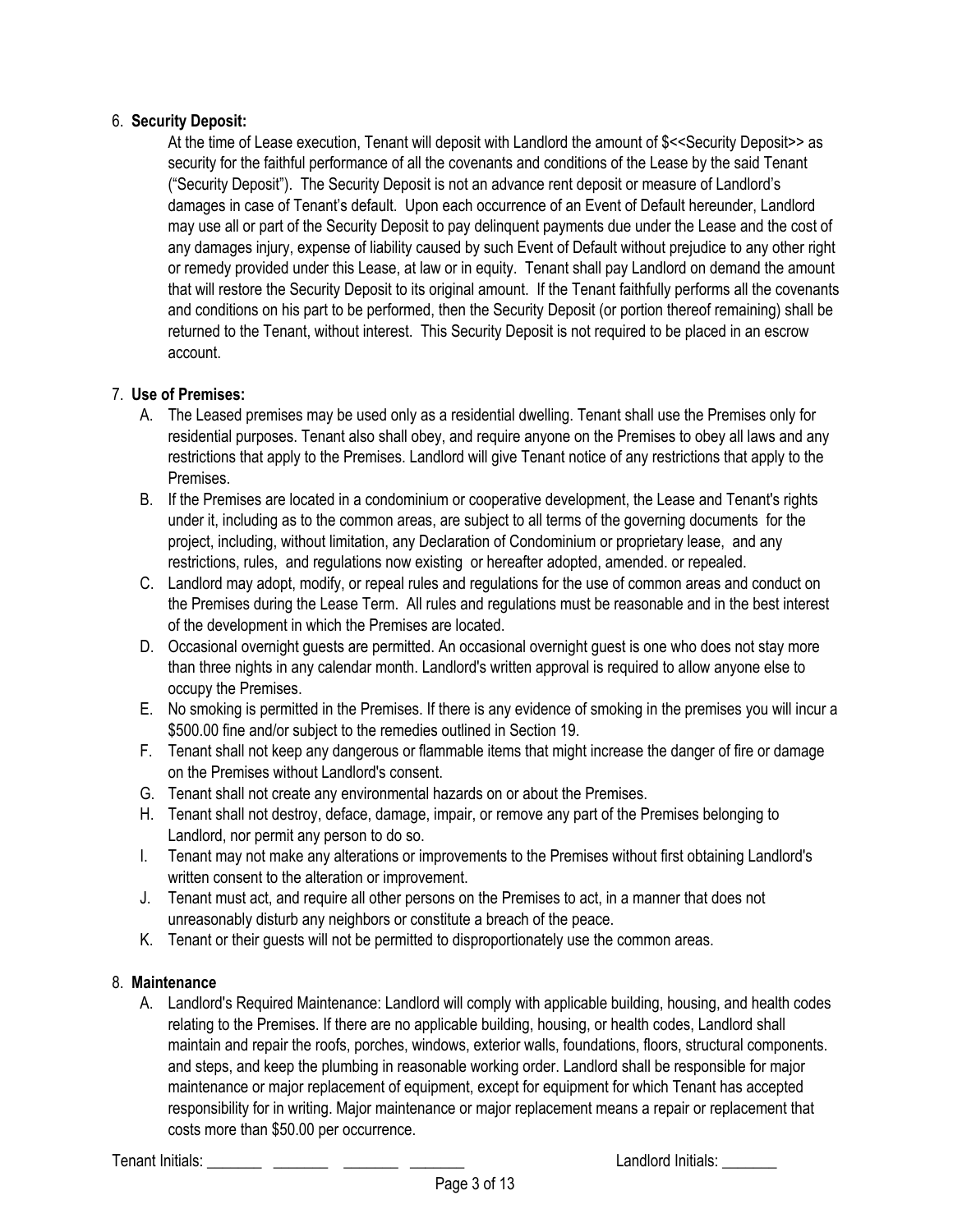- B. Tenant's Required Maintenance. At all times during the Lease Term, Tenant shall:
	- i. comply with all obligations imposed upon tenants by applicable provisions of building, housing, and health codes;
	- ii. keep the Premises clean and sanitary;
	- iii. remove all garbage from the dwelling unit in a clean and sanitary manner;
	- iv. keep all plumbing fixtures in the dwelling unit clean, sanitary, and in repair; and
	- v. use and operate in a reasonable manner all electrical, plumbing, sanitary, heating, ventilating, air conditioning, and other facilities and appliances, including elevators.
	- vi. Tenant shall be responsible for plumbing drain clogs, broken windows, doors and screens from the date of occupancy.

## 9. **Landlord's Access to Premises.**

Landlord or Landlord's Agent may enter the Premises in the following circumstances:

- A. At any time for the protection or preservation of the Premises.
- B. After 24 hours notice to Tenant at reasonable times (8am-8pm) for the purpose of repairing, inspecting or exhibiting/showing the Premises.
- C. If Tenant is absent from the Premises for a period of at least 14 days, unless the Tenant has provided Landlord with advance notice.
- 9. **Assignment and Subletting**. Tenant may not assign the Lease or sublease all or any part of the Premises without first obtaining Landlord's written approval and consent to the assignment or sublease.
- 10. **Risk of Loss.** Subject to the next sentence, Landlord shall not be liable for any loss by reason of damage, theft, or otherwise to the contents, belongings, and personal effects of the Tenant, or Tenant's family, agents, employees, guests, or visitors. Landlord shall not be liable if such damage, theft, or loss is caused by Tenant, Tenant's family, agents, employees, guests, or visitors. Nothing contained in this provision shall relieve Landlord or Tenant from responsibility for loss, damage, or injury caused by its own negligence or willful conduct.
- 11. **Subordination**. The Lease is automatically subordinate to the lien of any mortgage encumbering the fee title to the Premises from time to time.
- 12. **Liens**. The interest of the Landlord shall not be subject to liens for improvements by the Tenant. Tenant shall notify all parties performing work on the Premises at Tenant's request that the Lease does not allow any liens to attach to Landlord's interest.
- 13. **Approval Contingency.** This Lease is conditioned upon review and approval of Landlord, or Landlord's Agent. This Lease shall not be effective unless and until signed by the Landlord or Landlord's Agent. The offering of a Lease to Tenant shall not constitute an offer of tenancy.
- 14. **Integration/Modification**. This Lease contains the entire agreement between the parties and there are no other agreements verbal or otherwise which are not contained in this Lease. This Lease may be modified only by a written agreement signed by both Landlord and Tenant.
- 15. **Lead-based Paint.** If the dwelling was built before January 1, 1978.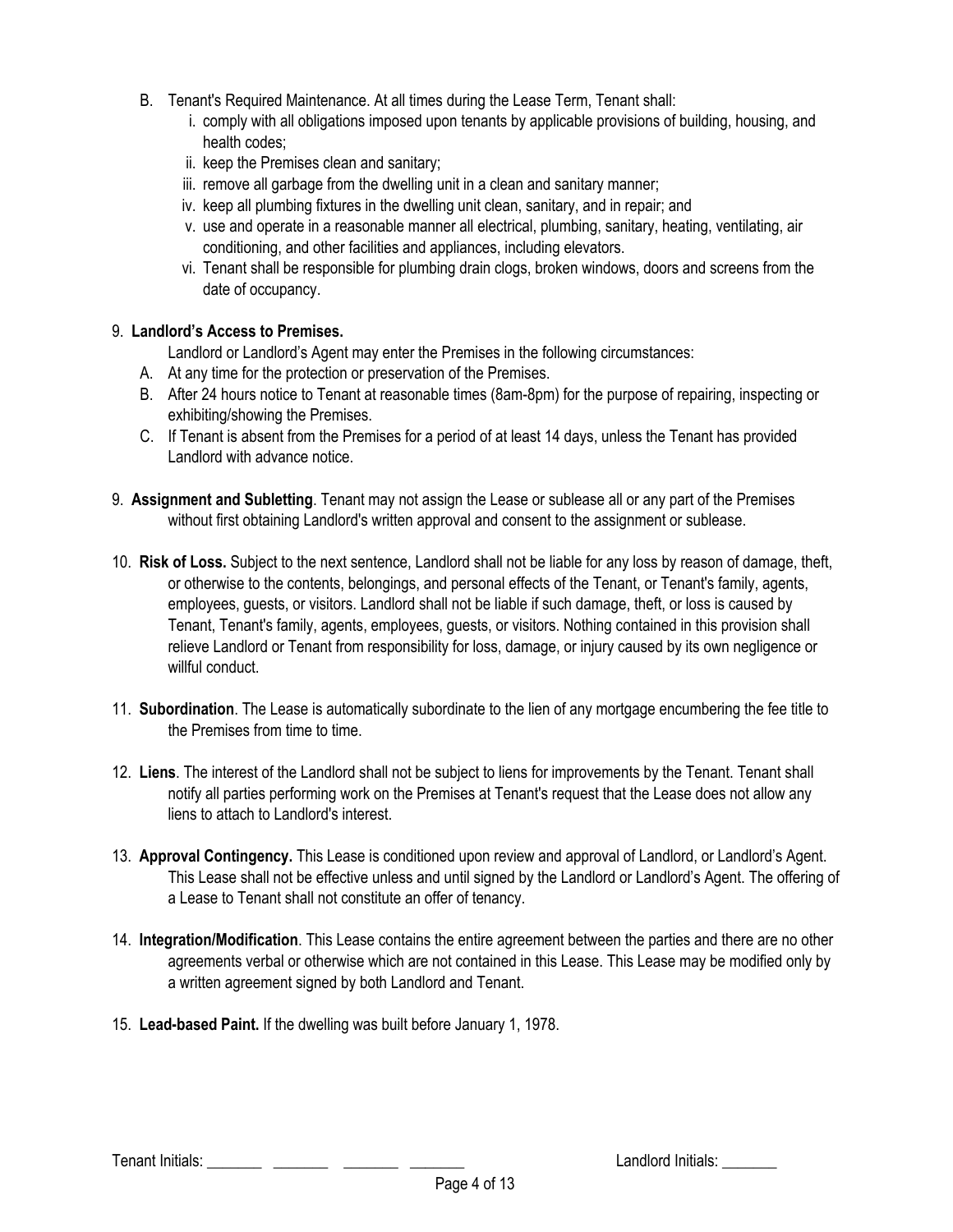## Lead Warning Statement

Housing built before 1978 may contain lead-based paint. Lead from paint, paint chips, and dust can pose health hazards if not managed properly. Lead exposure is especially harmful to young children and pregnant women. Before renting pre-1978 housing, Landlords must disclose the presence of known lead-based paint and/or lead-based paint hazards in the dwelling. Tenants must also receive a federally approved pamphlet on lead poisoning prevention. Landlord's Disclosure (initial):



 $\mathbb{R}$  Ce candlord has no knowledge of lead based paint and/or lead based paint hazards in the housing unless otherwise stated here: No known knowledge.



Landlord has no reports or records pertaining to lead based paint and/or lead based paint hazards in the housing unless otherwise stated here: No reports or records.

Tenant's Acknowledgment (initial):

\_\_\_\_\_ \_\_\_\_\_ \_\_\_\_\_ \_\_\_\_\_ Tenant has received copies of all information listed above, if any.

Tenant has received the pamphlet Protect Your Family From Lead in Your Home, which can be downloaded by visiting **esurentals.com/leadpaint**

Certification of Accuracy

The following parties have reviewed the information above and certify, to the best of their knowledge, that the information provided by the signatory is true and accurate.

Landlord: *Bruce Eaton Ch* 

Tenant:

15. **Attorney's Fees**. In any lawsuit brought to enforce the Lease or under applicable law, the party in whose favor a judgment or decree has been rendered may recover its reasonable court costs, including attorneys' fees, from the non-prevailing party.

\_\_\_\_\_\_\_\_\_\_\_\_\_\_\_\_\_\_\_\_\_\_\_\_\_\_\_\_\_\_\_\_\_ \_\_\_\_\_\_\_\_\_\_\_\_\_\_\_\_\_\_\_\_\_\_\_\_\_\_\_\_\_\_\_

- 16. **Insurance, Release, and Indemnification**. LANDLORD'S INSURANCE DOES NOT INSURE TENANT, TENANT'S GUESTS OR TENANT'S PROPERTY. Tenant is advised to maintain renter's liability insurance. **Tenant is required to have Renters Insurance**. Tenant agrees that Tenant shall release, indemnify, defend and hold Landlord harmless of and from any and all claims, demands, losses and the like, including costs and attorney's fees arising from or relating to claims of property loss, damage and personal injuries of the Tenant, or Tenant's guests and invitees unless caused by the negligence acts or omissions of Landlord.
- 16. **Condition/Acceptance of Premises.** Tenant has inspected the Premises and acknowledges that there are no defective conditions and all systems and appliances are in working order to the Tenant's satisfaction, except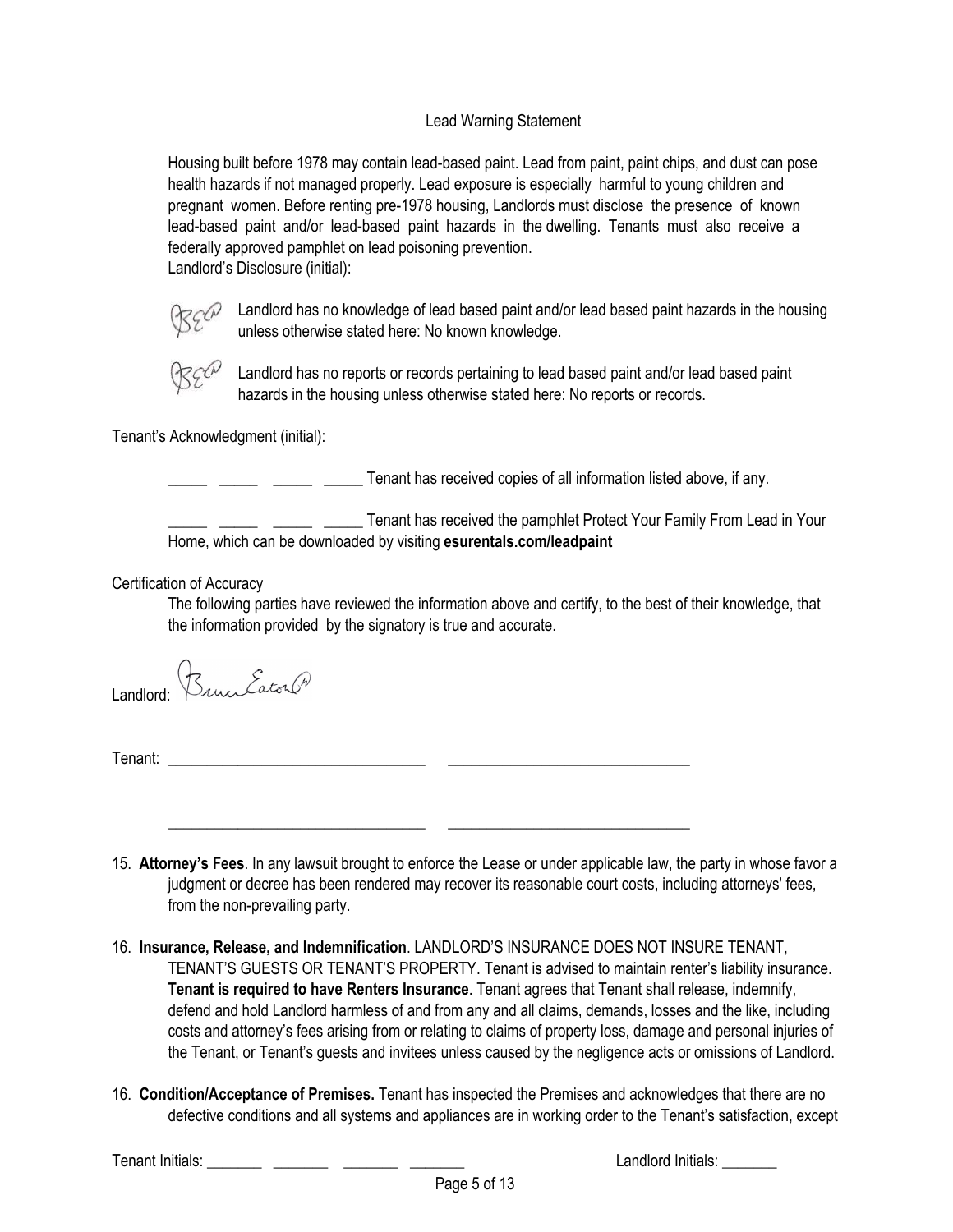as noted in writing and delivered to Landlord within 48 hours of the Commencement Date.

17. **Transfer and Termination.** Landlord may transfer this Lease to another Landlord upon the sale of the property.

#### 18. **Default**.

Each of the following shall constitute an Event of Default ("Event of Default"):

- A. Tenant does not pay Rent, Additional Rent or any other charges payable by Tenant under the terms of this Lease or subsequent Addendums.
- B. Tenant leaves Property permanently before the end of this Lease
- C. Tenant does not move out when supposed to
- D. Tenant fails to uphold any of the agreed upon terms in this Lease and any subsequent addendums.
- E. Tenant fails to maintain utilities, by choice, negligence, lapse in payment or otherwise at the Leased Premises.
- 19. **Landlord's Remedies.** Following any Event of Default, the Landlord may exercise one or all,, but is not limited to, the following:
	- A. Seek possession or money judgement of the Property by filing a Landlord Tenant Complaint. Tenant agrees that Landlord may receive reasonable lawyers fees and Landlord's reasonable cost as part of the court judgment in a lawsuit against Tenant for violation for the agreements of the Lease. Tenant agrees to pay court costs, administrative filing fee of \$150, and \$300 appearance fee for Management Personnel.
	- B. Keep Tenant's Security Deposit and all funds paid on account.

20. **Joint and Several Liability.** It is understood and agreed that all Tenants, if more than one, are jointly and severally responsible and liable for the performance of all the terms, conditions and agreements set forth in this Lease and any Addendums attached.

21. **Notice to Quit & Notice of Default.** No Notice to Quit or Notice of Default is necessary. Tenant understands that Tenant is waiving Tenant's right to a Notice of Default and/or Notice to Quit.

## 22. **Additional Terms**:

- A. Time is of the essence of the performance of each party's obligations under the Lease.
- B. The Lease shall be binding upon and for the benefit of the heirs, personal representatives, successors, and permitted assigns of Landlord and Tenant, subject to the requirements specifically mentioned in the Lease. Whenever used, the singular number shall include the plural or singular and the use of any gender shall include all appropriate genders.
- C. The agreements contained in the Lease set forth the complete understanding of the parties and may not be changed or terminated orally.
- D. No agreement to accept surrender of the Premises from Tenant will be valid unless in writing and signed by Landlord.
- E. All questions concerning the meaning, execution, construction, effect, validity, and enforcement of the Lease shall be determined pursuant to the laws of Pennsylvania.
- F. The place for filing any suits or other proceedings with respect to the Lease shall be the county in which the Premises is located.
- G. Landlord and Tenant will use good faith in performing their obligations under the Lease.
- H. As required by law, Landlord makes the following disclosure: "RADON GAS." Radon is a naturally occurring radioactive gas that, when it has accumulated in a building in sufficient quantities, may present health risks to persons who are exposed to it over time. Levels of radon that exceed federal and state guidelines have been found in buildings in Pennsylvania. Additional information regarding radon and radon testing may be obtained from your county health department.
- I. Tenant acknowledges that Landlord, in Landlord's discretion, may report Tenant's rental payment history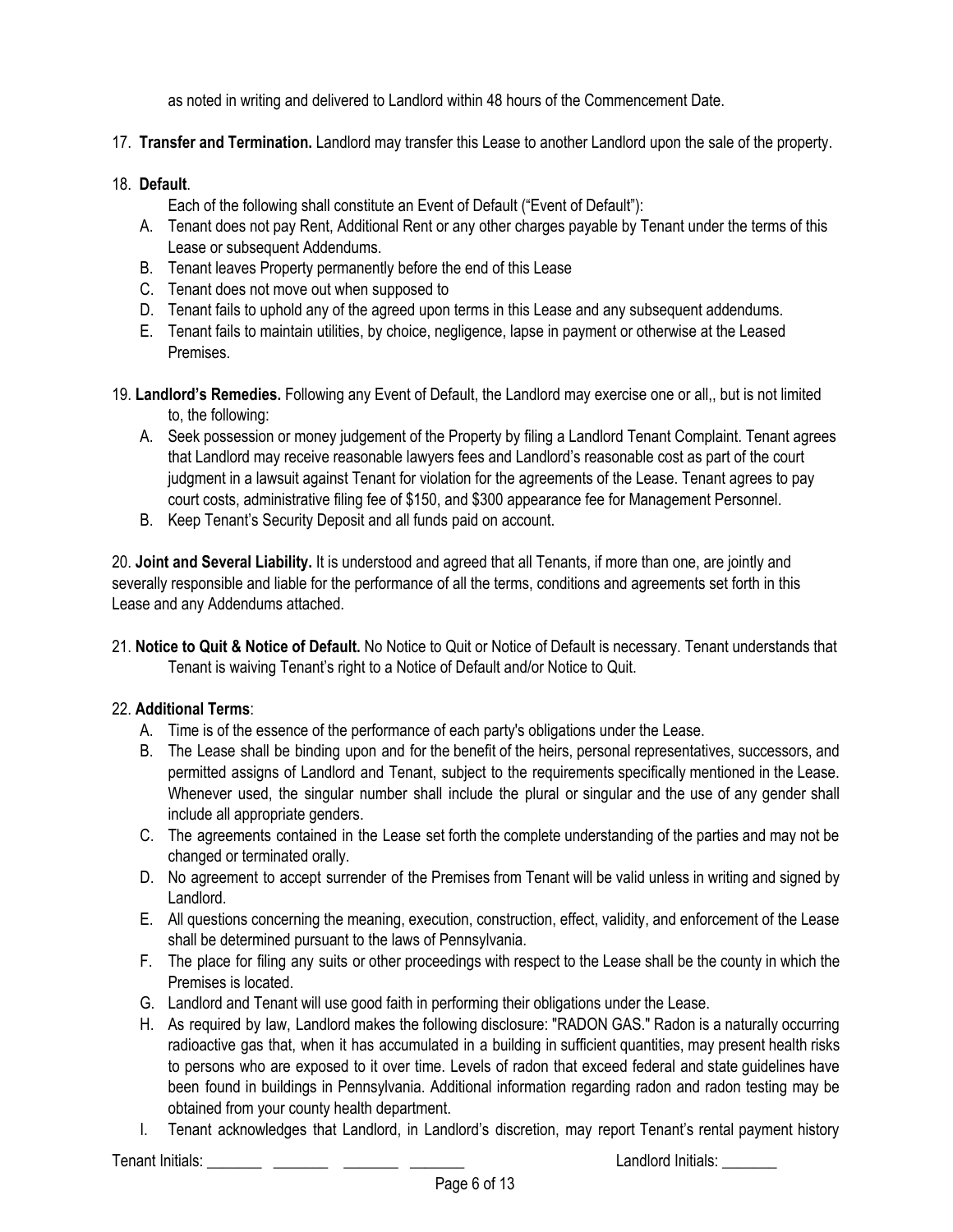during the Lease Term to credit reporting agencies.

- J. When Tenant vacates, Tenant shall return all keys and provide Landlord with written notice of Tenant's forwarding address.
- K. Tenant agrees that Tenant shall meet with a representative of Landlord to complete a move out condition report at the expiration of the Lease Term.
- L. In the event more than one individual is listed as Tenant, all individuals/Tenants shall be jointly and severally liable for performance under this Lease.
- M. Landlord has executed this Lease, in part, in reliance on the information contained in the Tenant's rental application. In the event information in the rental application is determined to be false, Landlord shall have the right to terminate this Lease and is considered an Event of Default.
- N. If any provision in this Lease shall be invalid, illegal or unenforceable, the validity, legality and enforceability of the remaining provisions shall not in any way be affected or impaired and such provision shall be ineffective only to the extent of such invalidity, illegality or unenforceability.

*Signature Page Follows*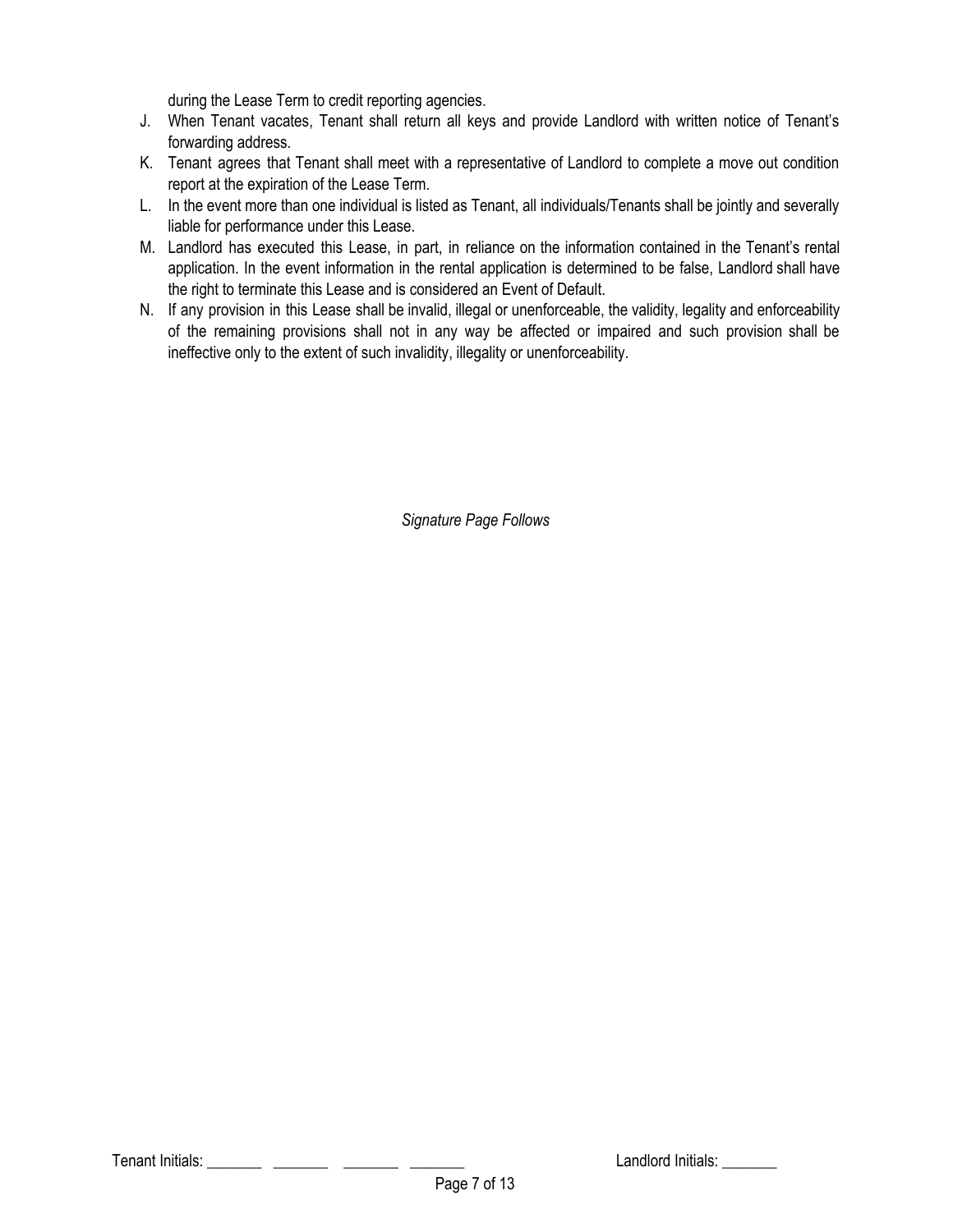| IN WITNESS WHEREOF the parties intending to be legally bound, have set their hands and seals: |  |
|-----------------------------------------------------------------------------------------------|--|
| LANDLORD: Extra Special Units, LLC                                                            |  |
|                                                                                               |  |
|                                                                                               |  |
| TENANT: < <tenant 1="">&gt;</tenant>                                                          |  |
|                                                                                               |  |
|                                                                                               |  |
| TENANT: < <tenant 2="">&gt;</tenant>                                                          |  |
|                                                                                               |  |
|                                                                                               |  |
| TENANT: < <tenant 3="">&gt;</tenant>                                                          |  |
|                                                                                               |  |
|                                                                                               |  |
| TENANT: < <tenant 4="">&gt;</tenant>                                                          |  |
|                                                                                               |  |
|                                                                                               |  |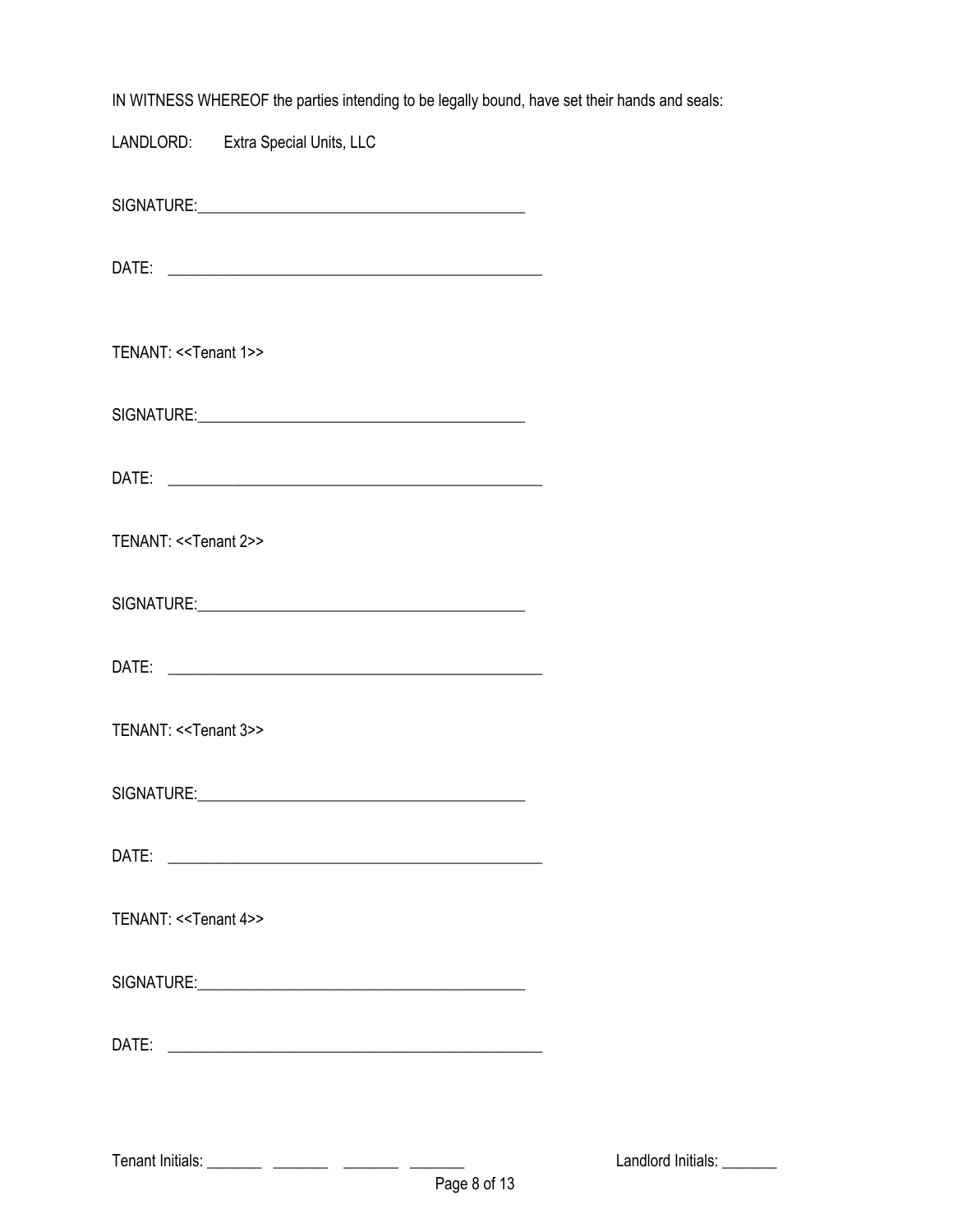Rules, Regulations, Move-in and Move-out Procedure

- 1. The Rules & Regulations listed below are part of the lease agreement between Landlord and Tenant. As set out in the Lease Agreement, violations or breach of any of the Rules & Regulations is a breach of the terms and conditions of the Lease Agreement and the non-breaching (Landlord) shall be entitled to exercise any or all the remedies provided in the Lease Agreement.
- 2. If the property is not cleaned when you take possession, please call the Landlord immediately for instructions on what to do to have the property cleaned. Do not call if you signed an As-Is Agreement. Landlord will not reimburse you for cleaning it yourself and you would still be responsible for leaving the property clean when you vacate.
- 3. Light bulbs will be furnished by Owner at start of Lease. Tenant will be responsible to replace bulbs and bulbs must be working at Lease termination.
- 4. Tenant is responsible for all Bed Bug, Pests, Rodent and Insect Treatments.
- 5. No alternate heating sources such as kerosene heater or space heaters shall be permitted to be operated within the Lease Property without the prior consent in writing from Landlord.
- 6. Tenant shall not place or permit to be placed or stored items on any windowsills, ledges, balconies or porches and shall not hang laundry or other items from the balconies, windows and common areas.
- 7. Tenant will not place anything in the windows except drapes, blinds or window shades. Windows shall not be used as clothing lines.
- 8. Balconies and porches are not to be used for storage. The only items permitted on these areas are exterior lawn furniture. All bicycles shall be kept in designated areas.
- 9. Playing radios, stereos, televisions or other musical instruments in a manner which is disturbing to other Tenants or neighbors is prohibited.
- 10. No waterbed shall be permitted without prior consent in writing from Landlord.
- 11. Only standard picture hangers may be used for hanging pictures or mirrors; no adhesive hangers may be used. Tenants shall not install shelving, wallpaper, paint or alter in any way the features of the Leased Property without prior consent in writing from Landlord.
- 12. Tampering with fire alarm apparatus is in violation of the criminal statutes.
- 13. Tenants shall not go upon the roof of the Property and shall not enter any area clearly designated as being closed to tenants and others.
- 14. No radio or television reception devices such as antennas and satellite dishes shall be installed upon the Property or in the common areas around the Property without prior consent in writing from Landlord.
- 15. If controlled by Tenant, the heat shall be maintained at a temperature no less than 60 degrees during the winter period from October to May.
- 16. Dishwashers not supplied by Landlord will not be permitted unless written consent from Landlord has been obtained. Washing machines and dryers are permitted only when standard hookups have been installed in the Property by Landlord.
- 17. The washing of cars on the premises or the use of water from the premises for washing motor vehicles, trailers, campers, motor homes, or commercial vehicles is prohibited.
- 18. All motor vehicles on the premises must be currently licensed, inspected and operational. At properties where the parking lots are posted parking permits are required. All vehicles without valid permits or current license and inspection or not operational will be ticketed/towed from premises at owner's expense.
- 19. No mechanical work on motor vehicles of any type is permitted on the premises.
- 20. No motor vehicles may be parked on the grass or sidewalks at any time. No motor bikes or motorcycles may be kept on balconies, patios or inside of any property at any time. No trailers, campers, motor homes or commercial vehicles are permitted on the premises.
- 21. This Lease Agreement confers no rights on Tenant for use of the exterior or interior common areas other than access to the Lease Property.
- 22. Additional Charges
	- a. Lock Change: \$150.00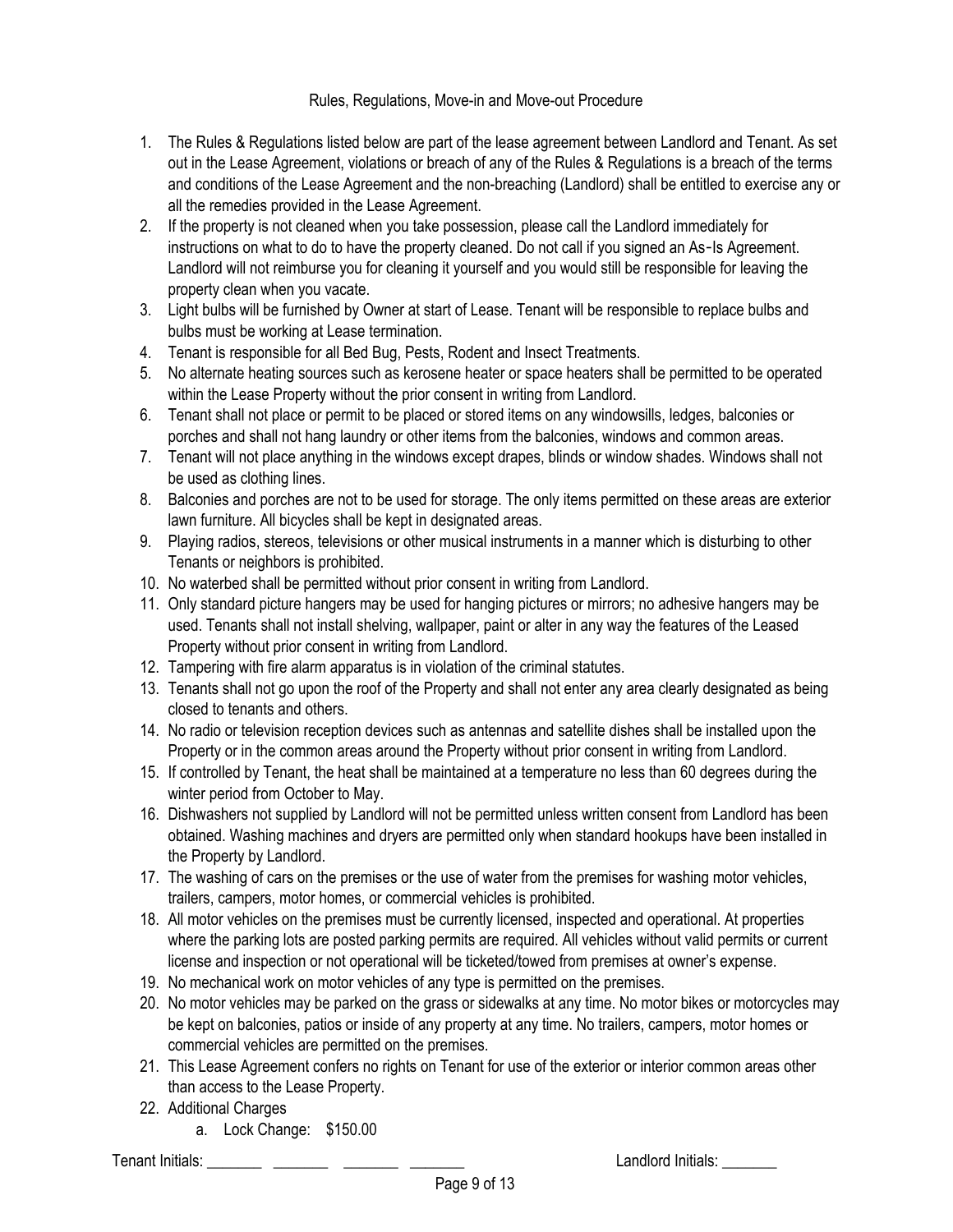- b. Mailbox Lock Change: \$50.00
- c. Lockouts: \$55.00 during business hours depending on availability. After hours/weekends, please contact Locksmith
- d. Laundry in unit:
	- i. Washer & Dryer: \$35/month
	- ii. Washer or Dryer: \$20/month each
- 23. Whenever damage is caused by carelessness, misuse of neglect on the part of the Tenant, Tenant's family or guest, the Tenant agrees to pay the cost of all repairs and do so within 30 days after receipt of the Landlord's demand for the repairs charges.
- 24. Repair Charges charged at labor, materials and 15% administrative fee
- 25. No pets (animals or reptiles) of any kind may be carried or kept in or about the leased premises without the Landlord's written permission. There will be a charge per day per unauthorized animal for each day or partial day the animal remains on the property.
	- a. Pet charge per Day: \$25
- 26. All personal items, food and trash must be removed from the property. Tenant fully understands that all personal belongings and furnishings must be removed from the property at the termination of this Lease. If Tenant fails to remove all such items, there will be a charge per hour to remove the items and a storage charge per day. Tenant agrees that Landlord will not be held responsible for damages or loss to these items either during removal or the storage period.
	- a. Charge per Hour: \$50
	- b. Storage Charge per Day: \$20
- 27. If storage space is made available for Tenant, Tenant is obligated to have all items properly locked inside the storage bin and storage bin shall be marked clearly with Tenant's name and property number.
- 28. All garbage and trash must be placed where directed by the Landlord or in bins. Bins must be properly secured at all times. Bins that are placed for curbside pickup may stay curbside for a maximum of 24 hours. For example: Bins placed out the night before pick up day and returned the following evening.
- 29. No parties, meetings or gatherings may be held in any common area of the property including laundry rooms, public halls, lawn areas, or parking lots.
- 30. Additional locks, including security chain locks, deadbolt locks, security systems, etc. shall not be installed without prior consent in writing from Landlord.
- 31. No hot tubs or swimming pools are permitted on premises.
- 32. The Tenant agrees not to engage in any activity that threatens the health, safety or right to peaceful enjoyment of the property by others or any criminal activity on or near such premises.
- 33. If applicable, Tenant is responsible for all fines associated with code issues (i.e.: high grass, trash outside, etc.).
- 34. Tenant will reimburse Landlord for the water/sewer/trash bill if it is not able to be placed in Tenant's name. Bill balances will be reconciled every 3 months.
- 35. If applicable, Tenant has oil heat and requires a Prime Start due to lack of oil, Tenant will be responsible for the cost. Also, Tenant will fill oil tank to the level at the time of move in date or will be charged to refill to the proper level.
- 36. Any changes to Tenants' contact information must be updated within 24 hours to property management.
- 37. Tenant is responsible for all plumbing clogs.
- 38. Failure to leave residence in clean condition and ready for the next resident, will result in a minimum charge of \$250.00 for general cleaning, which shall be deducted from the security deposit.
- 39. Tenant agrees not to disconnect a smoke detector or allow anyone else to disconnect it. Tenant is responsible for any injuries, damages, or loss suffered because of someone disconnecting a smoke detector for any reason.

# MOVE IN PROCEDURE

1. The property shall be occupied by the person or persons listed in the lease, and no other person or persons shall be permitted to occupy the property without written consent of the landlord, provided that the limitation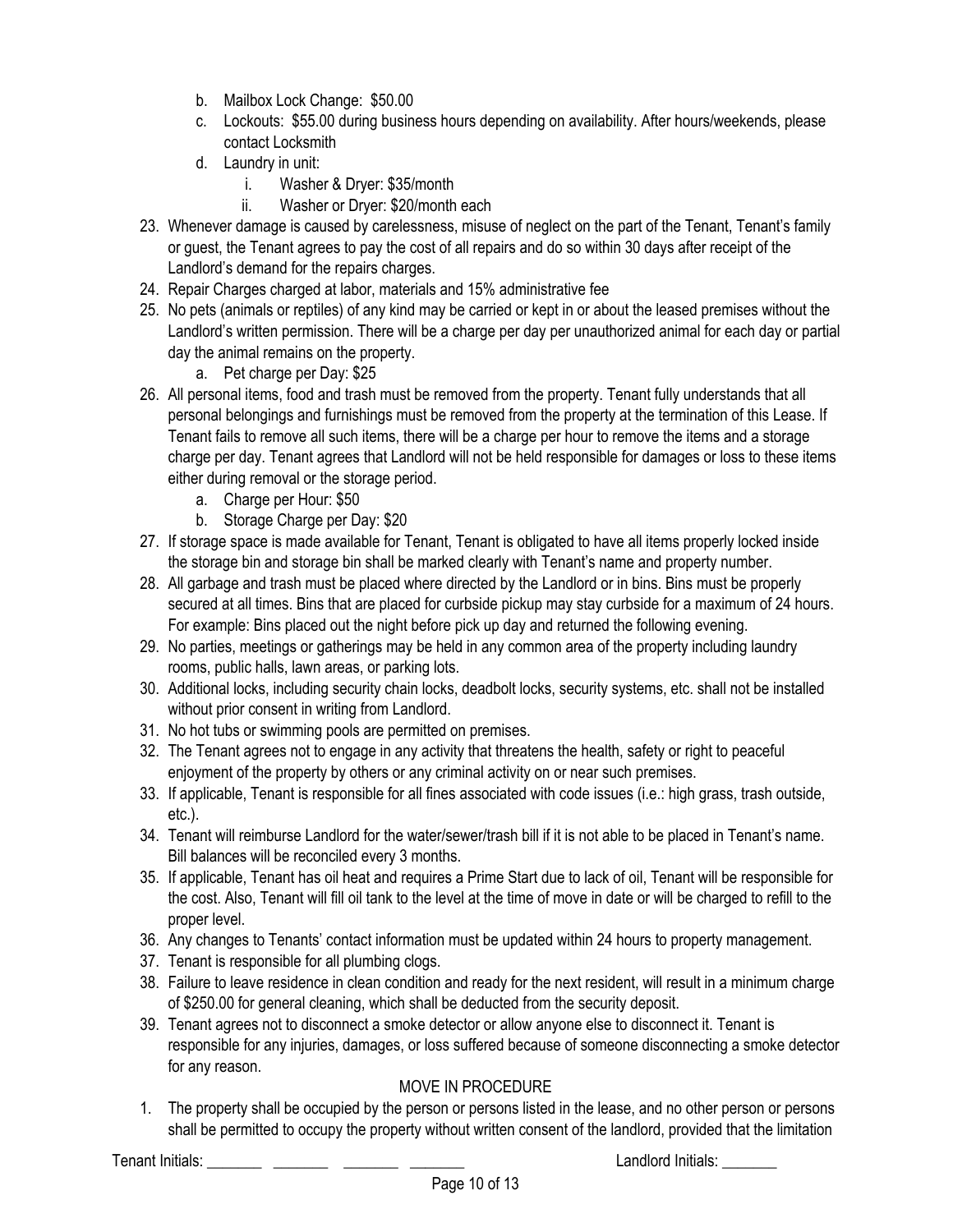shall apply to after born children of the Tenant.

- 2. Moving of furniture to and from the property shall be performed in a manner and time of day that will not interfere with the peaceful and quiet enjoyment of others. Any packing cases, barrels, or boxes which are used in moving must be removed by the Tenant or by the moving company.
- 3. At the time you move in, you will complete a MOVE IN CHECKLIST.
- 4. This form will become a permanent part of your file. The MOVE IN CHECKLIST is the basis for all charges and deductions at the time of your move out.
- 5. NOTE: ALL maintenance and repair are to be reported to the Landlord.
- 6. In properties where Tenants pay electric, oil or gas heat. Tenant is responsible for contacting the utility companies. Tenants are responsible for all cost involved in the installation, care and usage of their telephone(s), including charges for hook-ups, inside line maintenance and repair, local and long distances charges and repair and maintenance of the telephone(s). All utilities must be put in tenant's name prior to obtaining keys.

# MOVE OUT PROCEDURE

- 1. The property must be completely cleaned.
- 2. If the property is carpeted, carpet must be professionally cleaned by a professional cleaning company and the receipt must be turned in to the Landlord at time of check out.
- 3. Complete a Surrender of Possession form and return with all keys to the Landlord at time of check out. Do not leave keys at the property. You will be charged for a lock change if you do not return all keys on the termination date of your lease.
- 4. The Security Deposit will be returned in one check with all Tenants' names unless we have been notified in writing of a change of procedure. The notification must be signed by all Tenants.
- 5. Landlord will prepare a list of charges for damages and unpaid rents. Landlord may deduct these charges from the security deposit. Landlord must return security deposit (minus any charges to Tenant) within 30 days.
	- a. Bathroom:
		- i. Clean tubs, toilets, lavatories, vanities, mirrors & light fixtures
	- b. Kitchen
		- i. Cabinets:Clean/wipe all cabinets inside and out, as well as the tops of the cabinets where dirt usually accumulates for the length of the lease period.
		- ii. Stove: Clean the oven, and underneath all burners, replace all burners' reflector pans. Pull stove away from the wall and clean the floor underneath and wipe all grease & drippings on the front, top and sides of the stove.
		- iii. Refrigerator: Clean and wipe exterior and interior. Pull away from wall. Vacuum the front & rear vents at the bottom of the refrigerator and the floor underneath the unit.
		- iv. Dishwasher: Clean interior & exterior of dishwasher and make sure all plates, glasses, etc. are removed.
	- c. House in General:
		- i. Clean all ceiling fans and light fixtures. Replace all burnt out and missing light bulbs.
		- ii. Wipe all window sills, baseboards and closet shelves.
		- iii. Wipe dirt from all interior and exterior doors.
		- iv. Remove all trash.
		- v. Sweep garage.
		- vi. Wipe down all cobwebs.
		- vii. Wipe dirt from all walls and air conditioning vents. Install new/clean a/c filter.
		- viii. Sweep front and back porch.
		- ix. Sweep and mop all floors in the house.
		- x. Have the carpets professionally cleaned and provide receipt.
	- d. Return all keys to our office: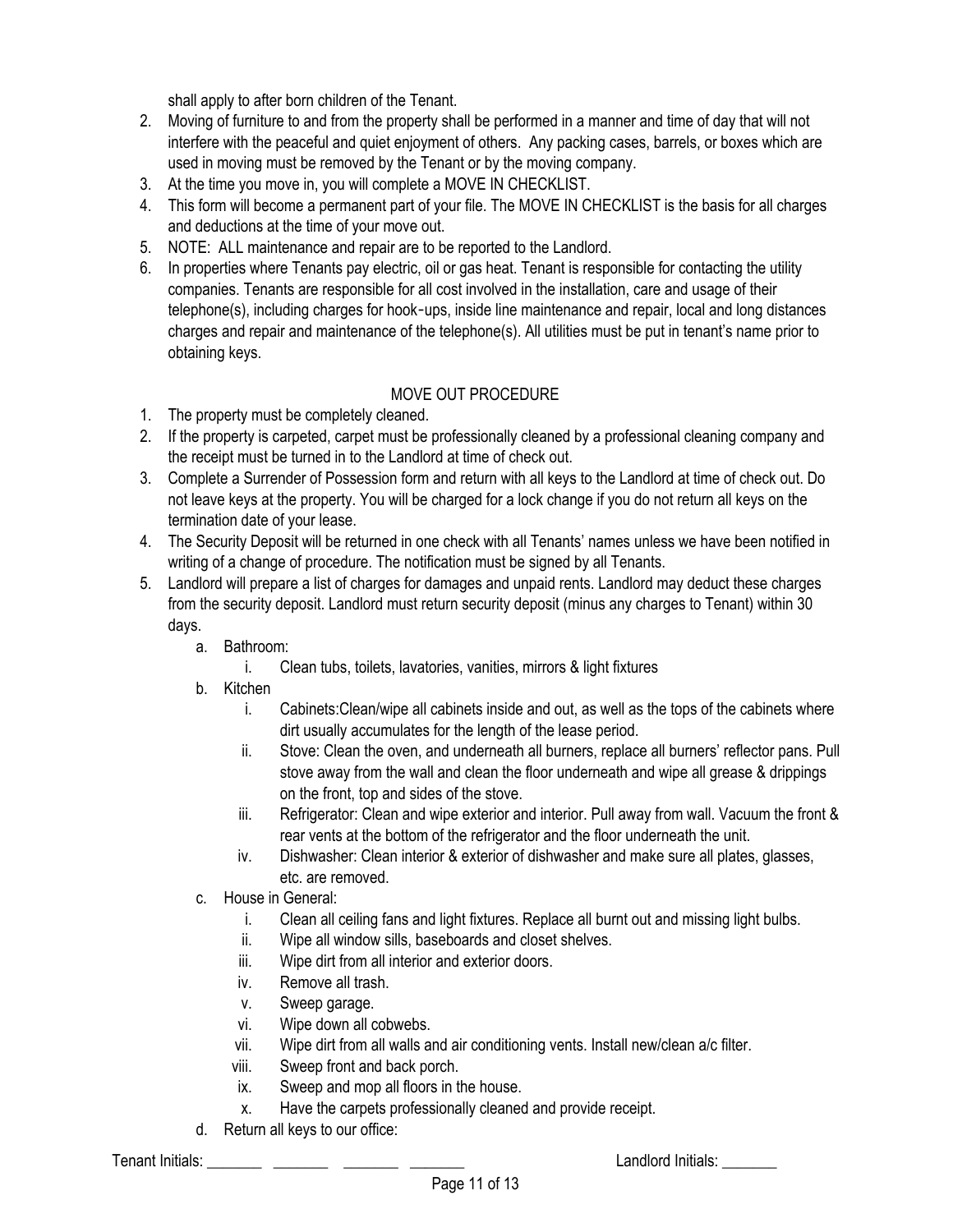#### East Stroudsburg Borough Addendum to Lease

The following is a required Addendum mandated by the East Stroudsburg Borough Code and specifically Chapter 124. Please note that Chapter 124 may be downloaded in its entirety by visiting **www.esurentals.com/Chapter124**

## ADDENDUM TO LEASE

This Addendum to Lease is made this day of the set of the set of the set of the set of the set of the set of t be deemed to amend and supplement the Lease made by the undersigned Occupant and Owner, their heirs, successors and assigns, of which this Addendum is attached. The Lease and this Addendum pertain to the Premises

described in said agreement and located at <<Address>>

This addendum is required by Section 124-3.E.(1) of the East Stroudsburg Code.

## ADDITIONAL COVENANTS AND OBLIGATIONS

In addition to the covenants and obligations set forth in the aforementioned Lease, Owner and Occupant hereby covenant and agree as follows:

A. Owner covenants that he/she has read Section 124-3 of the East Stroudsburg Borough Code and understands the obligations and duties imposed by the Code and shall abide by same.

B. Occupant covenants that he/she has read Section 124-4 of the East Stroudsburg Borough Code and understands the obligations and duties imposed by the Code and shall abide by same.

C. The Owner has designated the following person(s) as the responsible entity for management and code compliance issues for this Regulated Residential Unit (if applicable).

| Eric Mesko | 314 Washington Street East Stroudsburg, PA 18301 |
|------------|--------------------------------------------------|
| (Name)     | (Address)                                        |

|                    | (570) 242-3501 |
|--------------------|----------------|
| (Telephone Number) |                |

esurentals@gmail.com (E-Mail Address)

D. Pursuant to Sections 124-3.I. and 124-4.E. of the Code, both Owner(s) and Occupant(s) have an obligation to allow inspections of the Regulated Rental Unit. In addition, an Occupant has the right to ask for an inspection of the Regulated Rental Unit at any time, also pursuant to Section 124-4.E. of the Code. Contact information for the Borough Codes Office is **(570) 421-8300.**

E. This Regulated Rental Unit is licensed for up to <<Bedrooms>> unrelated Occupants to occupy. Owner(s) and Occupant(s) may be cited for allowing any occupancy of the Regulated Rental Unit beyond what exceeds in this paragraph, pursuant to Sections 124-2, 124-3.A.(8) and 124-4.A.(2). Of the Code.

F. Pursuant to Section 124-3.G.(1) of the Code, Owner hereby gives notice to Occupant(s) that there are currently 0 previously issued Disruptive Conduct Reports pending against the Regulated Rental Unit.

G. Pursuant to Section 124-6.E.(1)(c) of the Code, any person who has been cited or has received a Disruptive Conduct Report has the ability to appeal to the Borough of East Stroudsburg Property Maintenance Board of Appeals.

*Signature page to follow*